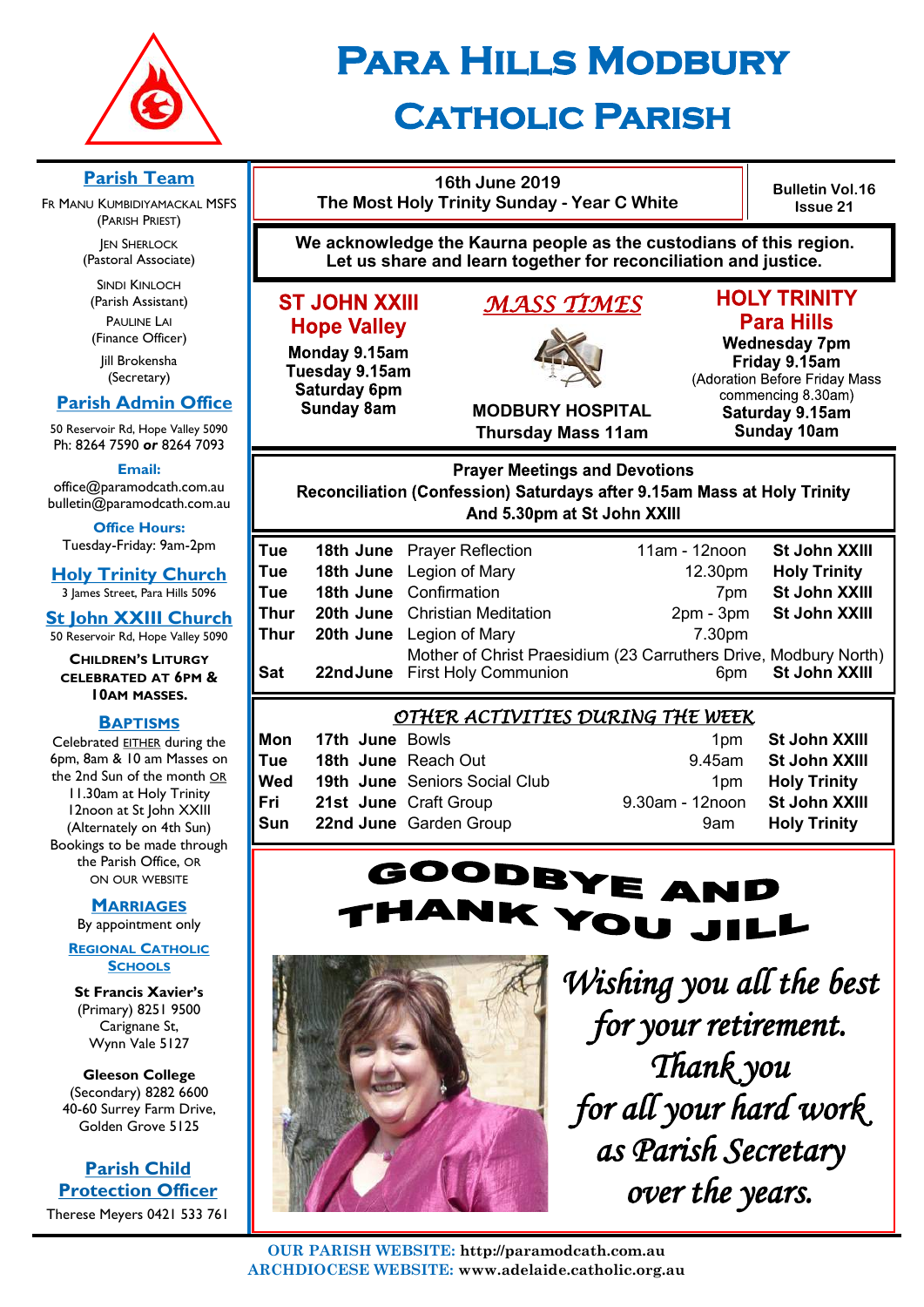### **Our Mysterious Yet Personal God**

Today we celebrate the feast of the Most Holy Trinity. As humans, creatures of God, we can't even begin to imagine what God is like. We are restricted to describing God with earthly terminology and so can only express what God is like in the vaguest of terms and left guessing what we have missed. This is the mystery of God, the great God, the only God who is three persons in one God, who refuses to be categorised, who is far bigger and greater than we could ever imagine, who existed before this world was made. The doctrine of the Trinity is not an attempt by the church to unravel the mystery around God. In fact, it deepens the mystery. It doesn't tell us everything about what God is and who he is. It raises more questions rather than give answers. But it does tell us about some important things about God; things that are life changing.

Who is God? He is our heavenly Father who made us, takes cares of us and calls us his dear children.

Who is God? He is Jesus Christ who gave his life on the cross to re-establish our relationship with God. He

reveals the way to God and to eternal life.

Who is God? God is the Spirit in you giving you faith in God and guiding you in your daily walk as a Christian. Faith in the Triune God acknowledges the might and majesty of God but at the same time trusts in a God who loves and cares and invites us to do the same in our own lives. Perhaps, with the help of a few lines taken from a 1910 operetta, we might come to a little understanding of what we shall be celebrating on Trinity Sunday. 'Ah! Sweet mystery of life, at last I've found thee; Ah! I know at last the secret of it all; for 'tis love, and love alone, the world is seeking; ''My dear friends, let us love one another, since love is from God and everyone who loves is a child of God and knows God. Whoever fails to love does not know God, because God is love. This is the

revelation of God's love for us, that God sent his only Son into the world that we might have life through him.' Our own personal experience of love, of deep friendship, might give us the flicker of a glimmer of understanding of God who is love. In loving one another there is the delight, the beauty, of bonding together, of being there for each other. This is something enriching, satisfying – indeed, mutually life-giving! So it is with God…three persons – Father, Son and Holy Spirit. Their life is a communion of love. As the Trinity reaches 'outside itself' towards our world, which it has created and now sustains, there is a divine collaboration between the Heavenly Father, 'through our Lord Jesus

Christ, His Son, who lives and reigns with him in the unity of the Holy Spirit, one God, forever and ever.'

The 'sweet mystery of God,'… the mystery of all mysteries… is that there is only one God who is a Trinity of persons - Father, Son and Holy Spirit. What this means, not one of us can understand, but we do know that in saying 'Only one God' we are not claiming that if we had more than one god the better it would be for us and merrier we would be.

And yet, as far as you and I are concerned, the sweetest of all mysteries is that the self-contained, self-sufficient, almighty Godhead with magnificent openness and

generosity has created us human beings with one purpose, that, while living under his Lordship, we might be drawn into the divine love-circle and share its bliss, its fullness of being, its holiness. Jesus, the Son of God, has revealed to us the Blessed Trinity. As we allow ourselves to be drawn into the life and the love of the Triune God we discover the mystery that is ourselves, and, indeed, the mystery of one another. It is the sweet mystery of life and of love. We have found this, or better, it is God's supreme gift to us.

| Readings for 23rd June 2019 |      |             |
|-----------------------------|------|-------------|
| 1st Reading Gen             |      | 14:18-20    |
| 2nd Reading 1 Cor           |      | 11:23-26    |
| Gospel                      | Luke | $9:11 - 17$ |

#### **Our Community's Prayer Petitions**  *PLEASE NOTE: THE NAMES ON THE SICK LIST WILL REMAIN FOR TWO MONTHS ONLY UNLESS OTHERWISE NOTIFIED.*

**BULLETIN PRAYER LIST:** Please note that names can only be added to this list by immediate family, or the ill person themselves (for reasons of privacy).

#### **Please Remember in your Prayers Those who are sick, especially:**

Paul Holmes, Dudley Dolman, Father Peter Milburn, Maria Hand, Emma Gammon, Sylvia Gisi, Asher Caudle, David North, Elijah Neri, Wayne Collins, Antoinette Pascale, Marg Dolman, Charlotte Fussell, Selena (Rose) Quinn, Phyllis Anthony, Pam Ridley, Reta Lockyer,

Michael Pritchard, John MacGrath, Ken Robinson, Graham Armstrong, Mary Redmond, Graham Speed, Marlen Piineda, David Truman, Bruce Mc Andie, Rosa Maria Santos, Sean Molloy, Betty Roper, Imperia De Ionno, Julie Reimann, Imelda Schulz, Maddison Calleja, Janice Forrester, Ray Zielonka, Jim Marlow, Gerry Canavan, Jayden Lee, Audrey Athayde, Marie Boulton, Sr. Marleen Dewar OLSH, Kay Kennedy, Rita Robinson, Eileen Ryan, Gary Lockyer, Yvonne Summers.

#### **Saints/Feast Days Of the Week**

19th St Romuald

21st St Aloysius Gonzaga

13th Sts John Fisher & Thomas More<br>23rd The Most Holy Body and Blood o The Most Holy Body and Blood of Christ

#### **Pray for the Sacramental Children**

We have 17 Children receiving Confirmation this year.

**Confirmation:** 

**Tuesday Evening 18th June: St John XXIII 7pm**

**First Holy Communion: 22nd June: St John XXIII 6pm First Holy Communion : 29th June: St John XXIII 6pm**

Please pray for these children and their families for a safe and joyful time, that their hearts and minds are filled with the Holy Spirit and they become faithful members of our community.



#### **HAPPY BIRTHDAY JUNE BABIES**

23rd Jill Brokensha, Paul Potticary

20th Angela Le Lacheur

Tanulumbedramalakal

**RESPONSORIAL PSALM: O Lord, our God, how wonderful your name in all the earth!**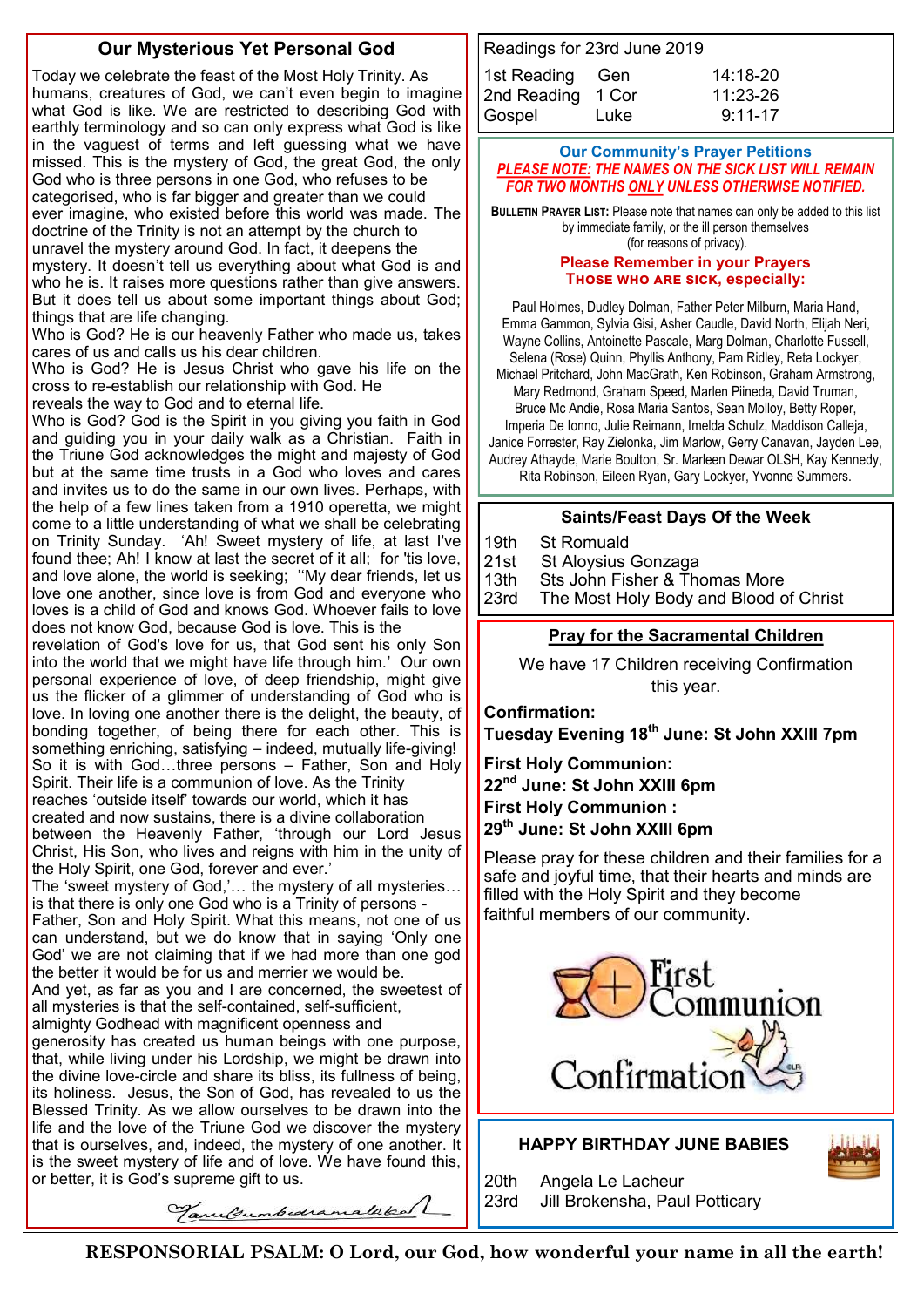#### **ST VINCENT DE PAUL HQ: 1300 729 202 from 9.00am — 1.00pm or www.vinnies.org.au**



### **St Vincent de Paul Modbury Conference**

*Lord your timeless lesson sings out in the voice of constant waves, in the wind through the trees and in the harmonies of life. Wash clean our ears to hear you, make us listen now, for we need your great wisdom to assist us in our life. Amen.*

*Three adults this week requesting food and clothing.*  .

**Pantry needs this week are:** 

Peanut butter, Milk, Coffee and Toilet paper.

Many thanks for your ongoing support. It will be greatly appreciated if items could be placed in the Vinnies collection basket.

Thank you and God Bless

### **REACH OUT GROUP**

Altar Server: Leo North

Tuesday 18th June 2019 9.15am Mass at St John XXIII Reader: Jos Hensing Offertory: Margaret Dunn & Pat Collins Communion: Margaret Emery & Maureen Kenny

All welcome



DEVELOPMENT FUND 2019

Congratulations Anne – Michelle Howell No. 85 Drawn by Sheila Clarke

> Contact: Marg Dolman 8264 1317 to be included in the draw.

#### **PRAYER REFLECTION GROUP**

Prayers in the Chapel at St John XXIII on Tuesday 18th June from 11am - 11.30am. All Welcome to come and pray and reflect.

#### **LEARN MORE ABOUT YOUR FAITH**

- Lives of the Saints
- Papal Encyclicals & Letters
- Teachings of the Magisterium
- Insights into the Gospels of Mark, John etc.
- How to read the Bible
- Does the Church still teach that?
- The persecuted Church
- Pilgrimages
- A Catholic perspective of World News DVD Library every 3rd Sunday of the month at Holy Trinity. **The Library will be open on—16th June**

**after 10AM MASS WE ARE ALL CALLED TO HOLINESS DON'T MISS YOUR CHANCE**

*Wish you all a Very Happy Feast of the* 

*Most Holy Trinity* 



*Please join us for a cuppa after 10am Mass at Holy Trinity Church to celebrate this special day.*

# *Community Garden*

Just moved? Missing your old garden? Feel like you would like to get your hands dirty? Come and join in the fun and meet some like minded gardeners. Don't forget your gloves, hat and sunscreen. Give it a go, no commitment, you may enjoy yourself. **Next gathering - Saturday 22nd June will be at Holy Trinity from 9am - 12 pm.**

**Please contact Jenny Sherlock on: 8264 7590 or email: pa@paramodcath.com.au**



# *CHILDREN'S PRAYER*

Glory be to the Father, and to the Son, and to the Holy Spirit: As it was in the beginning, is now, and ever shall be, world without end. Amen.